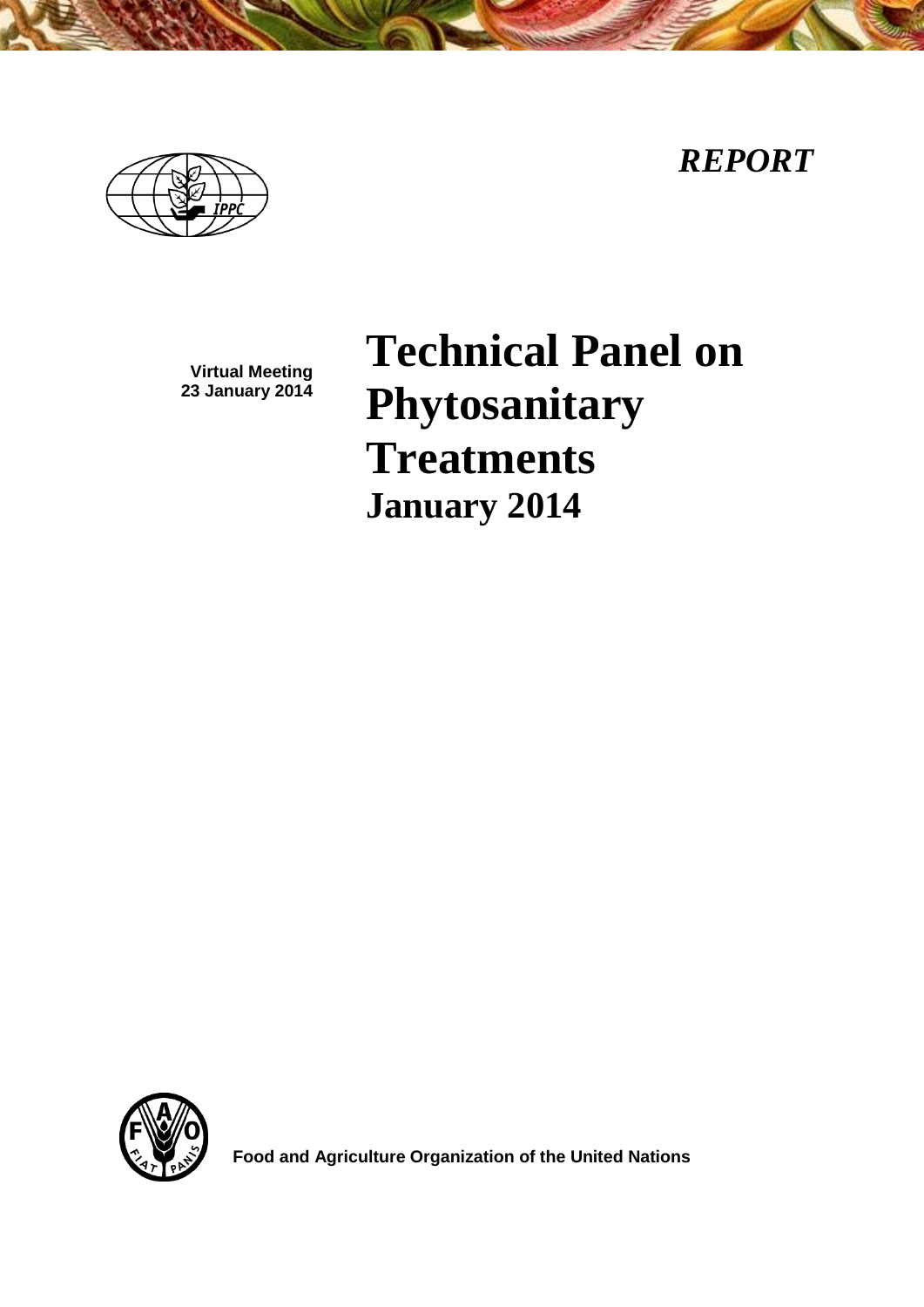## **CONTENTS**

|  | <b>APPENDIXES</b> |  |  |  |
|--|-------------------|--|--|--|
|  |                   |  |  |  |
|  |                   |  |  |  |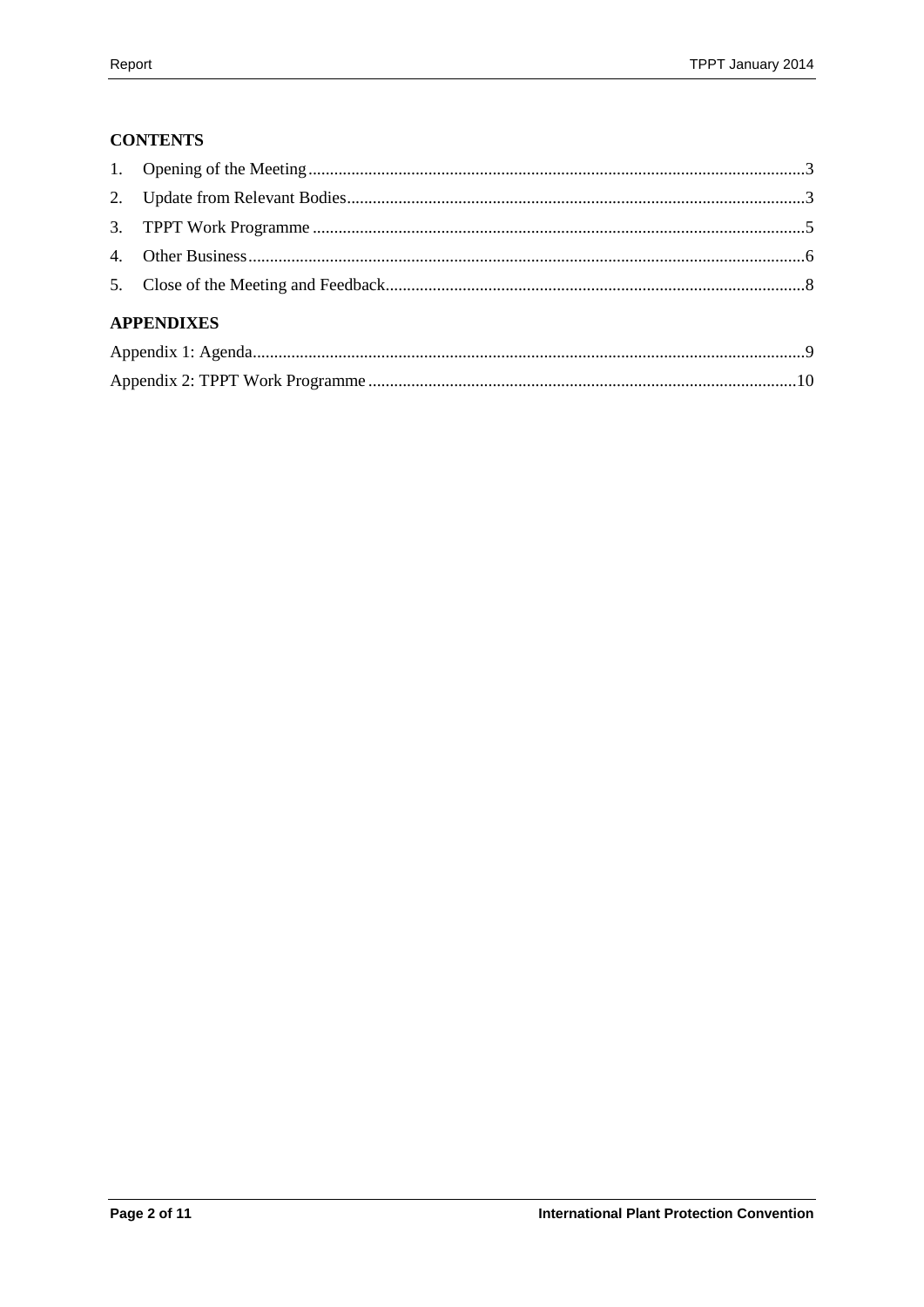## <span id="page-2-0"></span>**1. Opening of the Meeting**

The IPPC Secretariat (hereafter Secretariat) welcomed the participants to the meeting and participants introduced themselves. The following persons participated in the meeting:

Mr Patrick GOMES (TPPT Member) USA

Mr Michael ORMSBY (TPPT Member) New Zealand

Mr Eduardo WILLINK (TPPT Member) Argentina

Mr David REES (TPPT Member) Australia

Mr Guy HALLMAN (TPPT Member) USA

Mr Andrew JESSUP (TPPT Member) Australia

Mr Artur SHAMILOV (IPPC Secretariat Lead)

Ms Adriana MOREIRA (IPPC Secretariat)

Mr Riccardo MAZZUCCHELLI (IPPC Secretariat)

The panel approved the agenda (Appendix 1) and Mr Eduardo WILLINK was elected as rapporteur.

The IPPC Secretariat gave a brief overview presentation of the virtual meeting tool Adobe Connect.

## <span id="page-2-1"></span>**2. Update from Relevant Bodies**

### **IPPC Secretariats**

#### *Expert Consultation on Cold Treatments*

The Secretariat reported on results of the Expert Consultation on Cold Treatments (ECCT) which was held 3-7 December 2013 in Buenos Aires, Argentina.

The TPPT was informed that ECCT participants agreed that continued work on cold treatments and networking among researchers would be useful. The meeting participants agreed to form a new group that would also cover all phytosanitary temperature treatments. The group was named "Phytosanitary Temperature Treatments Expert Group" (PTTEG) and a Terms of Reference and Rules of Procedures<sup>1</sup> were developed. The scope of this group would be extended to all phytosanitary treatments in order to provide a mechanism where critical phytosanitary treatment issues could be addressed through discussion and collaborative research, and where scientific analysis and review of global phytosanitary treatment issues and new information would be undertaken.

The Secretariat mentioned that the PTTEG selected Mr Guy HALLMAN (TPPT member) as the Chairperson for further meetings. A meeting of PTTEG is scheduled for August 2015 in Nelspruit (South Africa).

Three of the TPPT members who participated in the ECCT meeting noted that coordination, meeting arrangements, and translation services were provided to a high level and quality. They also highlighted that the ECCT meeting not only provided an opportunity for sharing information but also a learning opportunity for even experienced experts.

l

<sup>&</sup>lt;sup>1</sup> TORs and ROPs are available at: [https://www.ippc.int/partners/international-organizations/phytosanitary](https://www.ippc.int/partners/international-organizations/phytosanitary-temperature-treatments-expert-group)[temperature-treatments-expert-group](https://www.ippc.int/partners/international-organizations/phytosanitary-temperature-treatments-expert-group)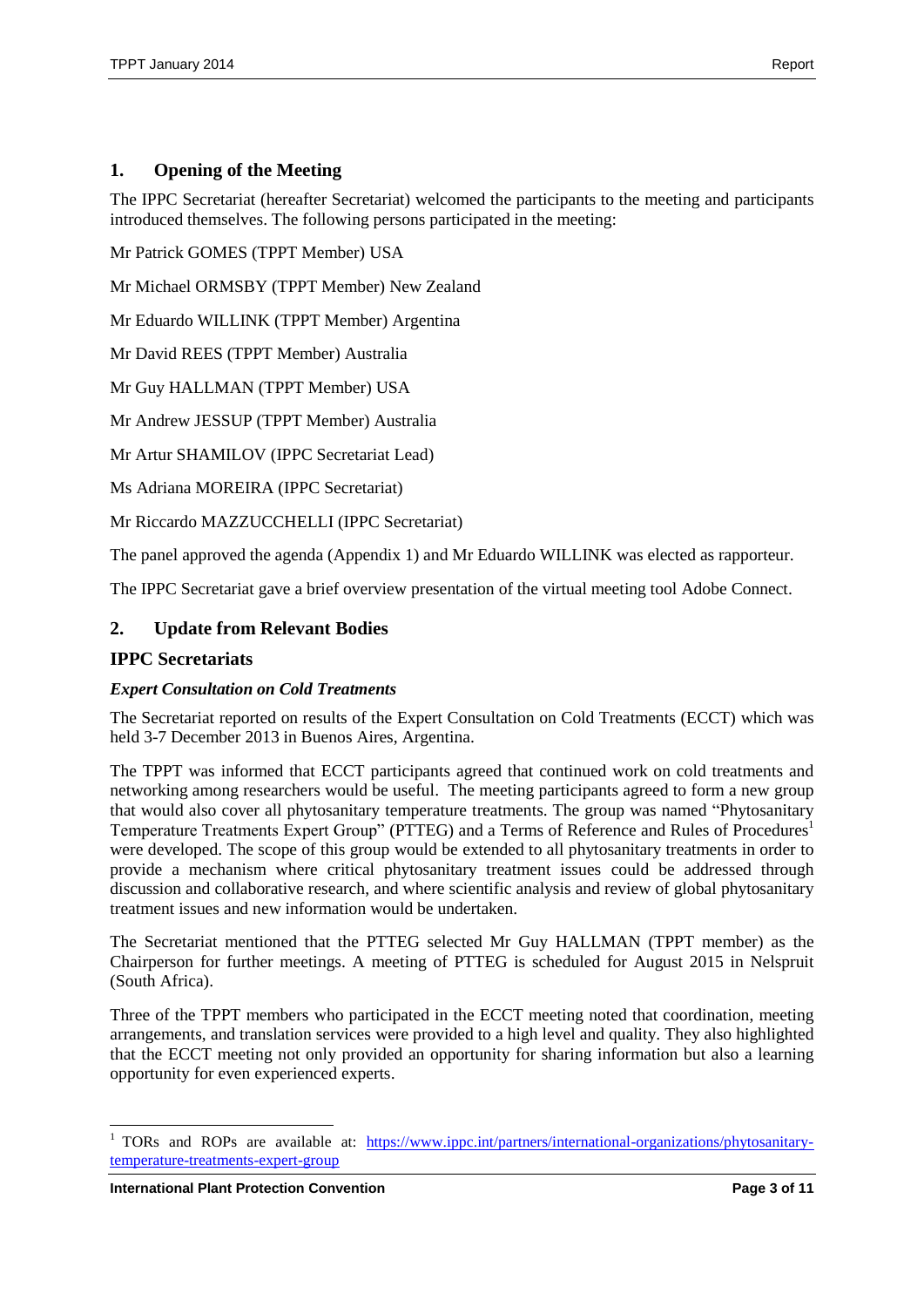The TPPT members also noted that the creation of the PTTEG would provide an opportunity for experts to meet on a regular basis as well as work inter-sessionally.

### *International Forest Quarantine Research Group (IFQRG)*

The Secretariat noted that an IFQRG meeting was held in China in October 2013 and that there were several presentations related to forest quarantine research, such as on management of pine wood nematode (PWN), wood treatments experiments such as vacuum/steam treatment, and the efficacy of Sulfuryl fluoride (SF) against pathogens under laboratory conditions.

### *Upcoming Standards Committee (SC) e-decisions on treatments for MC*

The Secretariat noted the draft phytosanitary treatments<sup>2</sup> that are likely to be submitted via e-decision for SC approval for member consultation in 2014.

### **SC November 2013**

### *SC recommendations for new topics to be added to the List of topics for IPPC standards*

The TPPT was informed that the SC recommended all topics submitted by the TPPT (with support from several NPPOs and RPPOs) on requirements for treatments noting that contracting parties had requested such standards in previous member consultations.

The SC also agreed to recommend to the Commission on Phytosanitary Measures (CPM) to:

- delete all treatment topics from the *List of topics for IPPC standards*;
- add the term "*effective dose"* as a subject under the Technical Panel for the Glossary (TPG).

CPM-9 (April, 2014) will consider the SC recommendations.

#### *Draft phytosanitary treatments to CPM-9 (2014) for adoption: 2007-206C, 2007-206G and 2007-212*

The Secretariat explained that due to a technical comment received on the draft Cold treatment for *Ceratitis capitata* on *Citrus reticulata* cultivars and hybrids (2007-212), the SC had agreed that the TPPT should review the treatment in relation to this issue.

For draft cold treatments on *Citrus limon* for *Ceratitis capitata* (2007-206C) and *Bactrocera tryoni* (2007-206G) the SC noted that the mandate of the TPPT is to analyze data presented in PT submissions, and determine whether the proposed treatments are feasible and that the TPPT had done its expected work. The SC therefore recommended the cold treatment for *Ceratitis capitata* on *Citrus limon* (2007-206C) and cold treatment for *Bactrocera tryoni* on *Citrus limon* (2007-206G) to the CPM for adoption.

#### *Call for Experts*

In response to the call for experts for the TPPT, the SC was not able to recommend anyone with expertise in phytosanitary treatments for soil and growing media and agreed to place the following experts with terms beginning in November 2013:

- Mr Scott MYERS (USA) (with expertise in phytosanitary treatments of wood)
- Mr David REES (Australia) (with expertise in modified atmosphere treatments)

The TPPT:

*noted* the updates.

 $\overline{a}$  $203$ \_TPPT\_2014\_Jan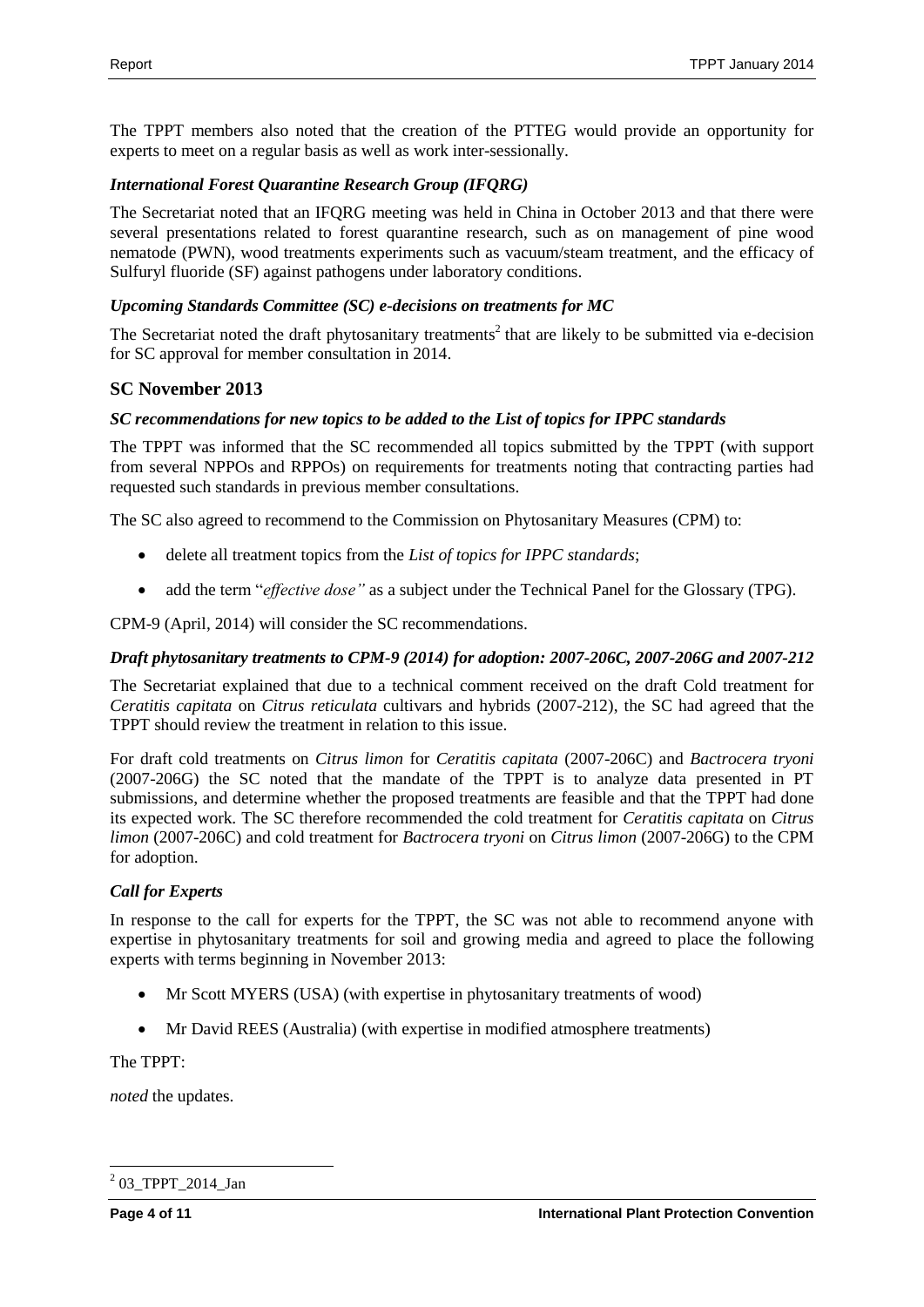## <span id="page-4-0"></span>**3. TPPT Work Programme**

### *Update from treatment leads*

One treatment lead informed the panel that it had been agreed at the 2013 July TPPT meeting that specialists in *Bursaphelenchus xyllophilus* (PWN) would be contacted to confirm the PWN life-cycle response to temperature proposed in the SF treatment proposal. While some discussions were completed via email, the opportunity for further discussions at a meeting of PWN experts in Europe was not possible. Further discussions would be attempted before the TPPT meeting in June 2014.

The Secretariat lead for the Technical Panel on Diagnostic Protocols (TPDP) noted that there is a diagnostic protocol for PWN and contact information of the PWN specialist can be passed to the treatment lead if needed.

There were no additional updates from TPPT members.

The Secretariat reminded the panel that the final deadline for treatment submitters to send additional information is 1 May 2014. An email reminder will be sent to them on 1 April 2014.

### *Member comments on Draft Annex to ISPM 28:2007: Irradiation for Dysmicoccus neobrevipes, Planococcus lilacinus and Planococcus minor (2012-011)*

The Secretariat informed the panel that 80 comments were received during the member consultation period in 2013. The compiled comments were forwarded to the treatment lead who will draft the TPPT response to the comments by the next face to face meeting of the TPPT (June 2014).

Due to the amount of work the treatment lead has, the Secretariat decided to assign an assistant lead for this treatment to support responding to the members comments.

The TPPT:

*assigned* Mr Guy Hallman as assistant lead for Draft Annex to ISPM 28:2007 Irradiation for *Dysmicoccus neobrevipes, Planococcus lilacinus* and *Planococcus minor* (2012-011).

*agreed* to submit to the Secretariat a draft TPPT response to the member comments by 1 June 2014.

#### *Treatment portfolios*

The Secretariat informed the panel that the treatment portfolios will be sent to the treatment leads in order for them to be updated before the TPPT face-to-face meeting in June 2014.

The TPPT:

*agreed* to update relevant treatment portfolios and submit them to the Secretariat by 1 June 2014.

#### *Revision to the TPPT position paper on adult emergence after irradiation*

The lead for this position paper introduced an updated version of the paper.

The TPPT thanked the lead and noted that the updated version of the paper presents new information from published research that shows that irradiation of insects at all life stages likely to be found infesting horticultural commodities, with the exception of some lepidopteran pupae and adults, may be a satisfactory quarantine treatment.

It was agreed that a major problem with some irradiation treatments is the survival of sterile adults without visible (easily detectable) changes. These adults could be detected at or post-border creating some concerns for regulatory agencies.

It was suggested that further information could be added to the position paper on the percentage of live adults that remain able to fly after irradiation treatments, as this may provide stronger confidence in the treatments.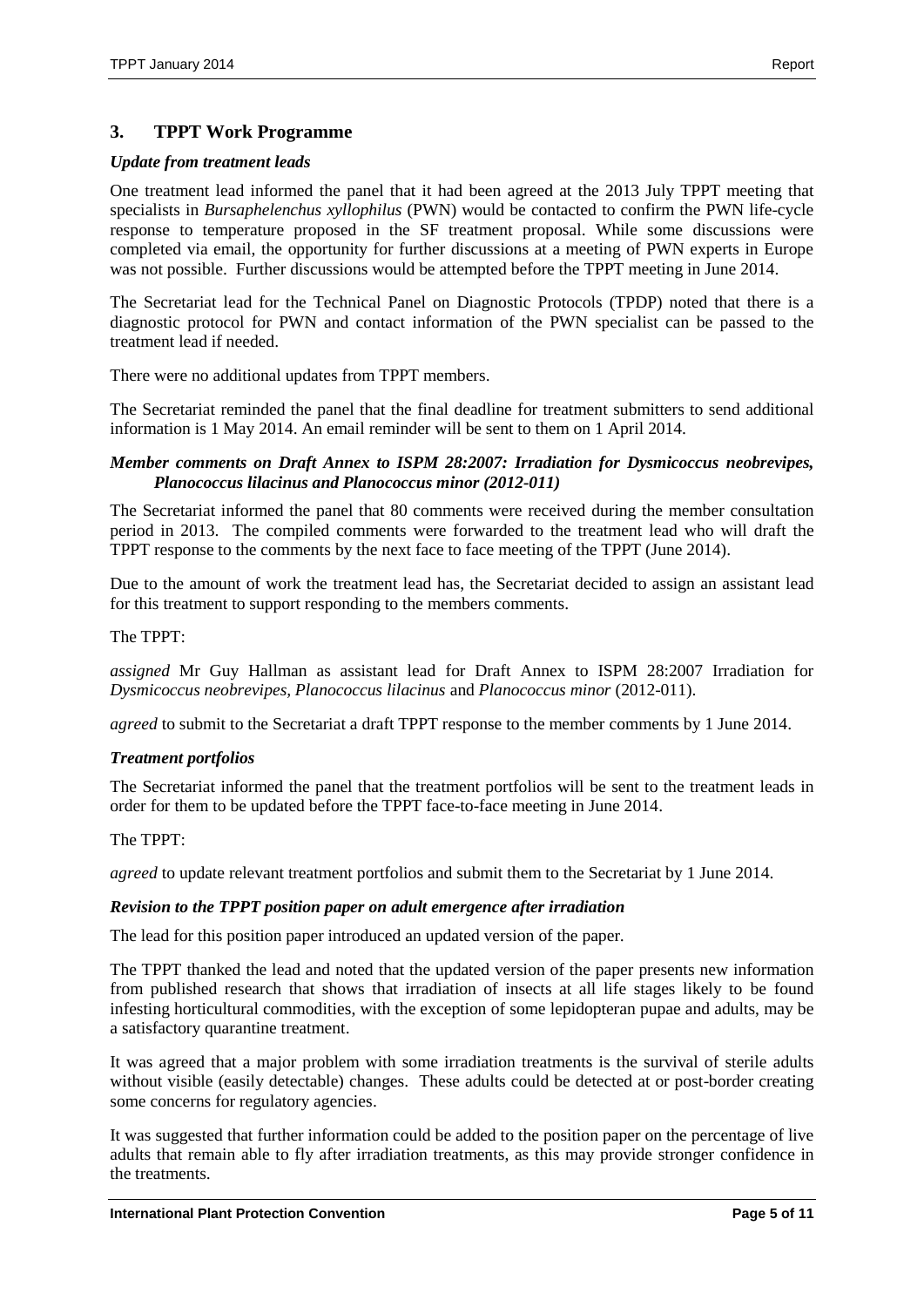The Secretariat stressed that during the upcoming SC e-decision on approval of phytosanitary treatments for member consultation, the phytosanitary treatment on Irradiation for *Ostrinia nubilalis* (2012-009) will be discussed and this TPPT position paper can facilitate the SC discussion.

The TPPT:

*agreed* to finalize the TPPT position paper on on adult emergence after irradiation and submit an updated a version to the Secretariat by 4 February 2014.

## <span id="page-5-0"></span>**4. Other Business**

## *TC-RPPO concern on not acceptance by TPPT treatments based on historical data*

Secretariat informed the panel about concerns raised at the 25th Technical Consultation among Regional Plant Protection Organizations (TC-RPPO) on the non-acceptance by the TPPT of experience or historical-based phytosanitary treatments. The TC-RPPO requested that the Secretariat inform the SC about this concern.

Several TPPT members noted that the TPPT previously worked on this issue and drafted a statement on this point at a previous meeting (Report TPPT Kyoto July 2010).

Members explained that the problem with historical data is the need to provide efficacy data to support the treatment. ISPM 28:2007 indicates that historical data may only be of value when combined with experimentally produced efficacy data.

The Secretariat recommended opening a new discussion forum in order to finalize the TPPT position paper on this issue and assigned Mr Mike Ormsby (New Zealand) as lead to revise the paper and submit it to the Secretariat.

### The TPPT:

*agreed* to submit the TPPT position paper on acceptance by TPPT treatments based on historical data to the Secretariat for further forum discussion.

## *Further expert consultations*

The TPPT was informed that Japan had offered to host an Expert Consultation on phytosanitary treatments for *Bactrocera dorsalis* complex in December 2014 in Okinawa.

One member noted that the FAO had several projects on *Bactrocera dorsalis* and a list of experts that work with this subject may be available. The member suggested that the Secretariat contact relevant FAO divisions to see if such a list was still available.

The Secretariat initiated a discussion on the organization of another expert consultation for phytosanitary treatments and two approaches were presented to be considered by the TPPT:

- The expert consultation will be organized in an area that lacks research in order to encourage treatment developers to work on the development of treatments within the area.
- The expert consultation will be organized in an area where many treatments have been developed, but where there is inconsistency that prevents harmonization..

There was a discussion on whether expert consultations on phytosanitary treatments need to be organized based on commodity types or treatment types, with plants for planting provided as an example of a commodity type. It was stressed that the plants for planting area is very important and that phytosanitary treatments for this type of commodity should be developed as part of a systems approach because it would allow efficacies other than probit 9 to be accepted. It was noted that the treatments for plants for planting need to be targeted on bacteria and fungi as they are of primary concern with this type of commodity.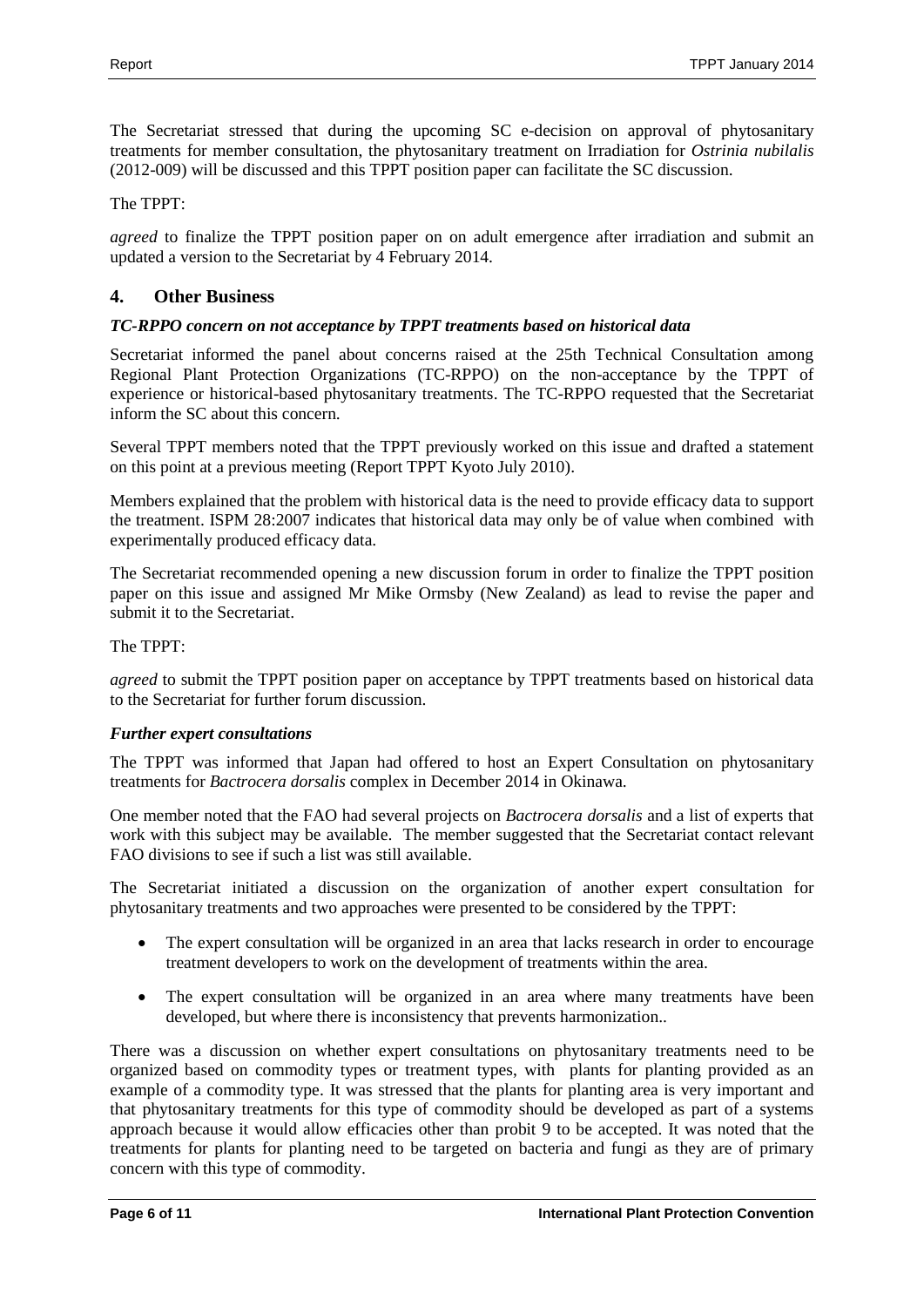It was agreed that it would be useful to organize an expert consultation for phytosanitary treatments targeting plants for planting.

Another suggestion was to organize an expert consultation for alternatives to methyl bromide treatments for wood packaging materials. This would be useful once the annex (*Criteria for treatments for wood packaging material in international trade* (2006-010) to ISPM 15:2009 *(Regulation of wood packaging material in international trade)* was adopted in order to encourage treatment developers to submit more treatments in response to the call for treatments.

Another suggested approach was to base an expert consultation on a specific pest and the treatments to control that pest.

It also was discussed whether expert consultations need to be organized in areas where new ISPMs on treatment requirements are submitted by the TPPT and subsequently recommended by the SC for adoption by the CPM. This would help collect available information for developing treatment requirements for modified atmospheres, fumigation, temperature treatments and chemical treatments.

It was noted that it should not be a problem with fumigation because there were many documented requirements and procedures for methyl bromide fumigation as well as for other fumigants. However, the panel felt that it would be useful to collect information on modified atmospheres in order to use it in the development of treatment requirements.

In regards to the chemicals used for phytosanitary treatments, it was suggested that additional information may be necessary to set up treatment requirements because of their broad spectrum and requirements for the chemicals that are applied in each country.

The panel agreed that it would be useful to have an expert consultation on chemicals that are used for phytosanitary treatments.

Finally, the panel agreed that this subject requires further discussion within the panel.

## *TPPT meeting reports approval*

The TPPT approved the TPPT meeting reports<sup>3</sup> from the following meetings, subject to amendments raised during by the panel at his meeting and during earlier forum discussions:

- 2013 June TPPT virtual meeting
- 2013 July TPPT meeting
- 2013 September TPPT virtual meeting

#### *Next meeting date*

 $\overline{a}$ 

The next TPPT virtual meeting was scheduled for 29 April 2014. This meeting will be centred on the organization of the TPPT June 2014 meeting in Indonesia.

The Secretariat stressed that for the TPPT June 2014 meeting the deadline for submitting discussion papers is 1 June 2014.

The Secretariat informed the panel that the local information and invitation letter for this meeting will be sent out soon.

#### *Guidance to the treatment submitter*

The Secretariat reminded the panel that, at its July 2013 meeting, the TPPT agreed to provide guidance to the submitting country of the high temperature forced air treatment for *Bactrocera melanotus* and *B. xanthodes* (Diptera: Tephritidae) on *Carica papaya* (2009-105). The guidance would cover the

<sup>&</sup>lt;sup>3</sup>Posted on TPPT restricted work area:<https://www.ippc.int/work-area-pages/2014-january>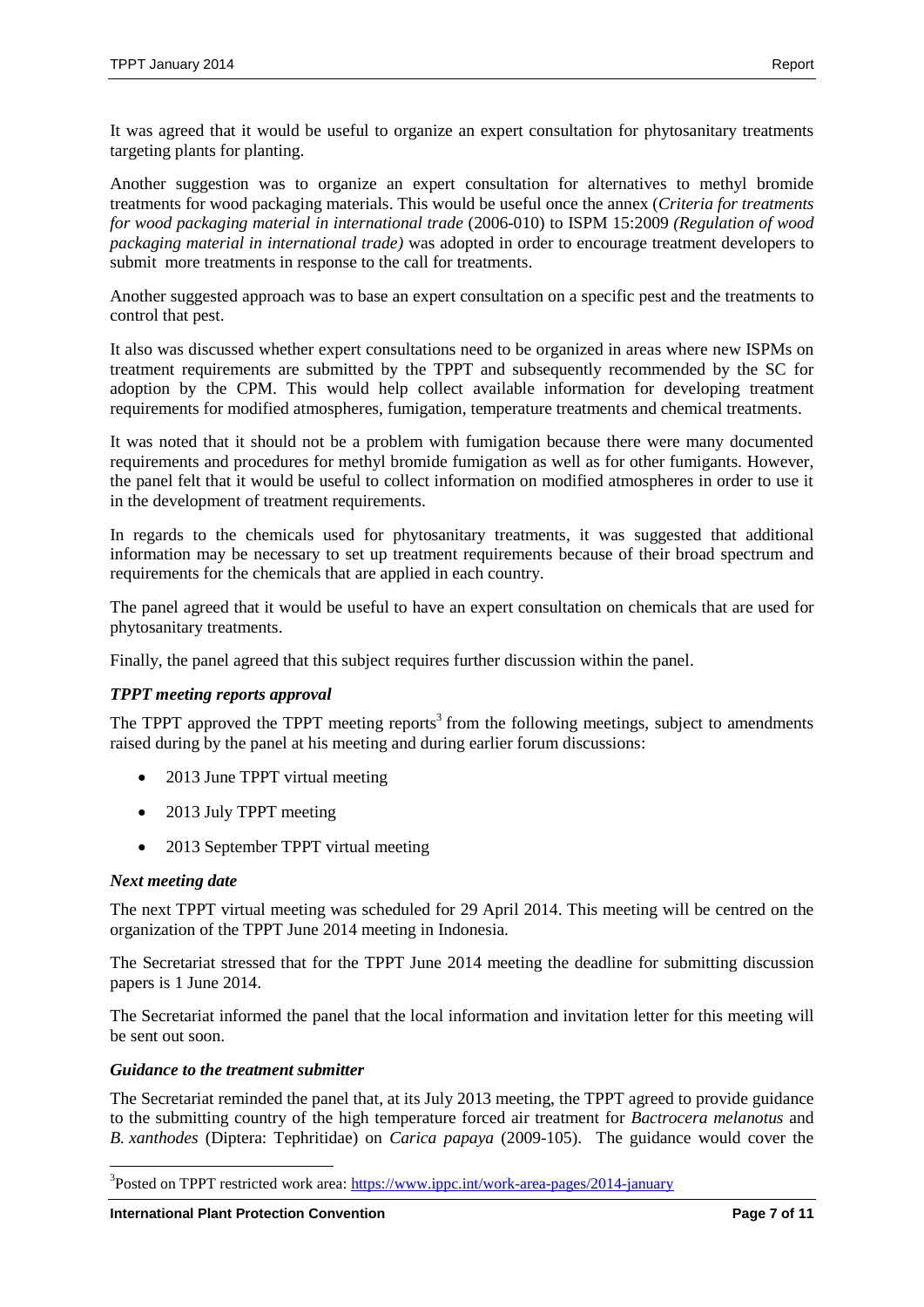panels views on the research required to extend the treatment to other fruit fly species and hosts of interest in international trade.

The TPPT assigned a lead and assistant lead, and asked them to provide a draft guidance paper to the TPPT for review.

The TPPT:

*assigned* Andrew Jessup as lead and Mike Ormsby as assistant lead for preparing a draft guidance paper on topic 2009-105.

*agreed* to discuss the draft guidance during the next meeting of the TPPT.

## <span id="page-7-0"></span>**5. Close of the Meeting and Feedback**

The panel agreed to adopt the meeting report via a TPPT forum.

The Secretariat thanked the members for their participation and closed the meeting.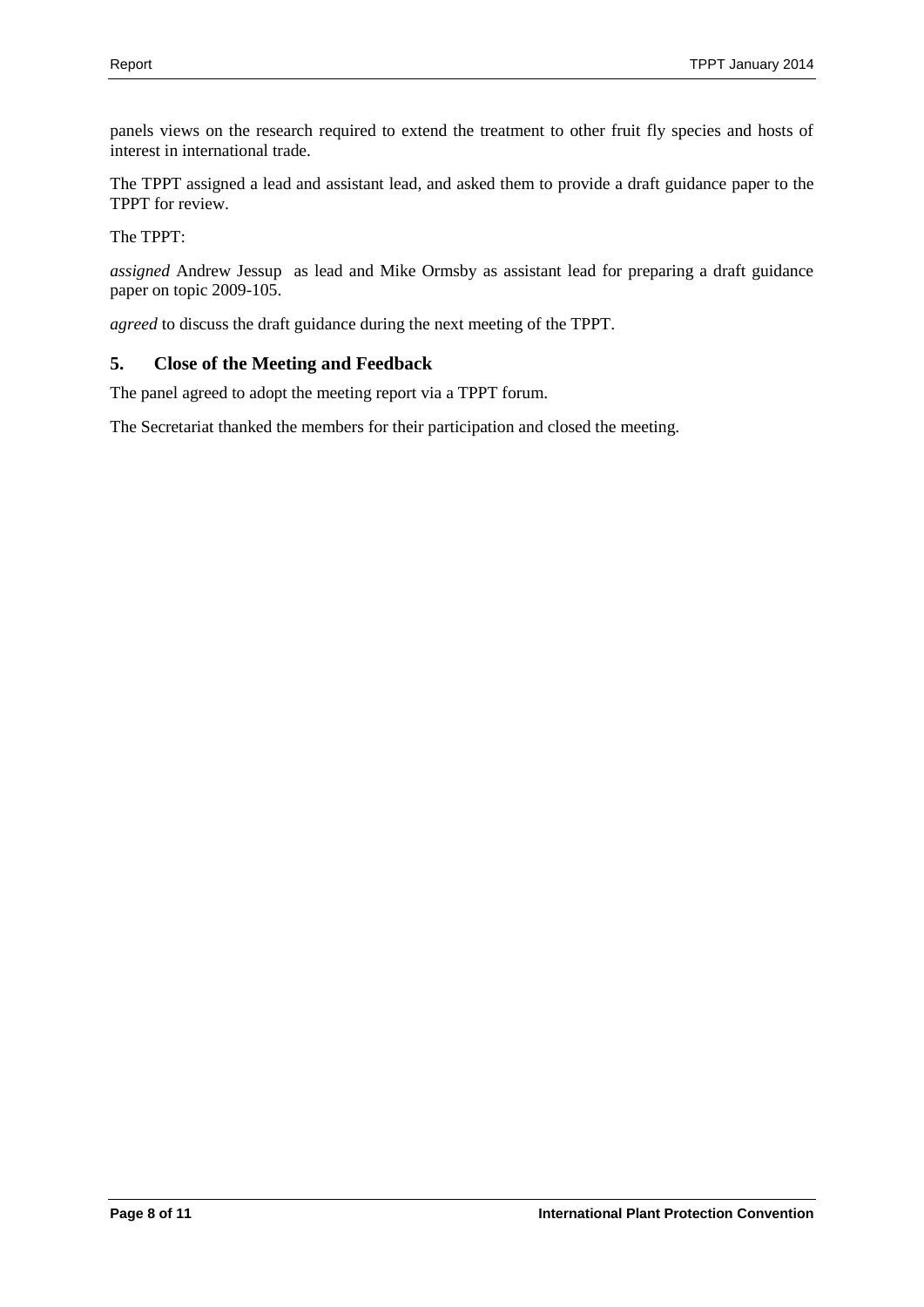## <span id="page-8-0"></span>**Appendix 1: Agenda**

## **2014 January TPPT Virtual Meeting**

## **AGENDA**

## *(last updated 2013-01-16)*

| <b>AGENDA ITEM</b>                                                                                                                                                                                                                                                                                       | <b>DOCUMENT NO.</b>                  | <b>PRESENTER</b>                                                                     |
|----------------------------------------------------------------------------------------------------------------------------------------------------------------------------------------------------------------------------------------------------------------------------------------------------------|--------------------------------------|--------------------------------------------------------------------------------------|
| 1. Opening of the meeting                                                                                                                                                                                                                                                                                |                                      | <b>SHAMILOV</b>                                                                      |
| Welcome by the IPPC Secretariat<br>$\bullet$<br>Virtual meeting information for Adobe Connect<br>Introductions<br>Adoption of the agenda and Election of Rapporteur                                                                                                                                      | 02_TPPT_2014_Jan<br>01_TPPT_2014_Jan | <b>SHAMILOV</b>                                                                      |
| 2. Updates from relevant Bodies                                                                                                                                                                                                                                                                          |                                      | <b>SHAMILOV</b>                                                                      |
| <b>IPPC Secretariat</b><br>SC November 2013                                                                                                                                                                                                                                                              | 03_TPPT_2014_Jan                     | <b>SHAMILOV</b>                                                                      |
| 3. TPPT Work Programme                                                                                                                                                                                                                                                                                   |                                      |                                                                                      |
| Updated from treatments leads<br>Member comments on Draft Annex to ISPM 28:2007:<br>Irradiation for Dysmicoccus neobrevipes, Planococcus<br>lilacinus and Planococcus minor (2012-011)<br>Treatment portfolios to be updated<br>$\bullet$<br>TPPT position paper on adult emergence after<br>irradiation | 03 TPPT 2014 Jan<br>04_TPPT_2014_Jan | <b>ALL</b><br><b>SHAMILOV</b><br><b>SHAMILOV</b><br><b>SHAMILOV</b><br><b>JESSUP</b> |
| 4. Other business                                                                                                                                                                                                                                                                                        |                                      |                                                                                      |
| TC-RPPO concern on not acceptance by TPPT<br>$\bullet$<br>treatments based on historical data<br>Further expert consultations<br>$\bullet$<br>TPPT meeting reports approval<br>Next meeting date<br>$\bullet$                                                                                            | 03_TPPT_2014_Jan                     | <b>SHAMILOV</b><br><b>SHAMILOV</b><br>ALL<br><b>SHAMILOV</b>                         |
| 5. Close of the meeting and feedback                                                                                                                                                                                                                                                                     |                                      | <b>SHAMILOV</b>                                                                      |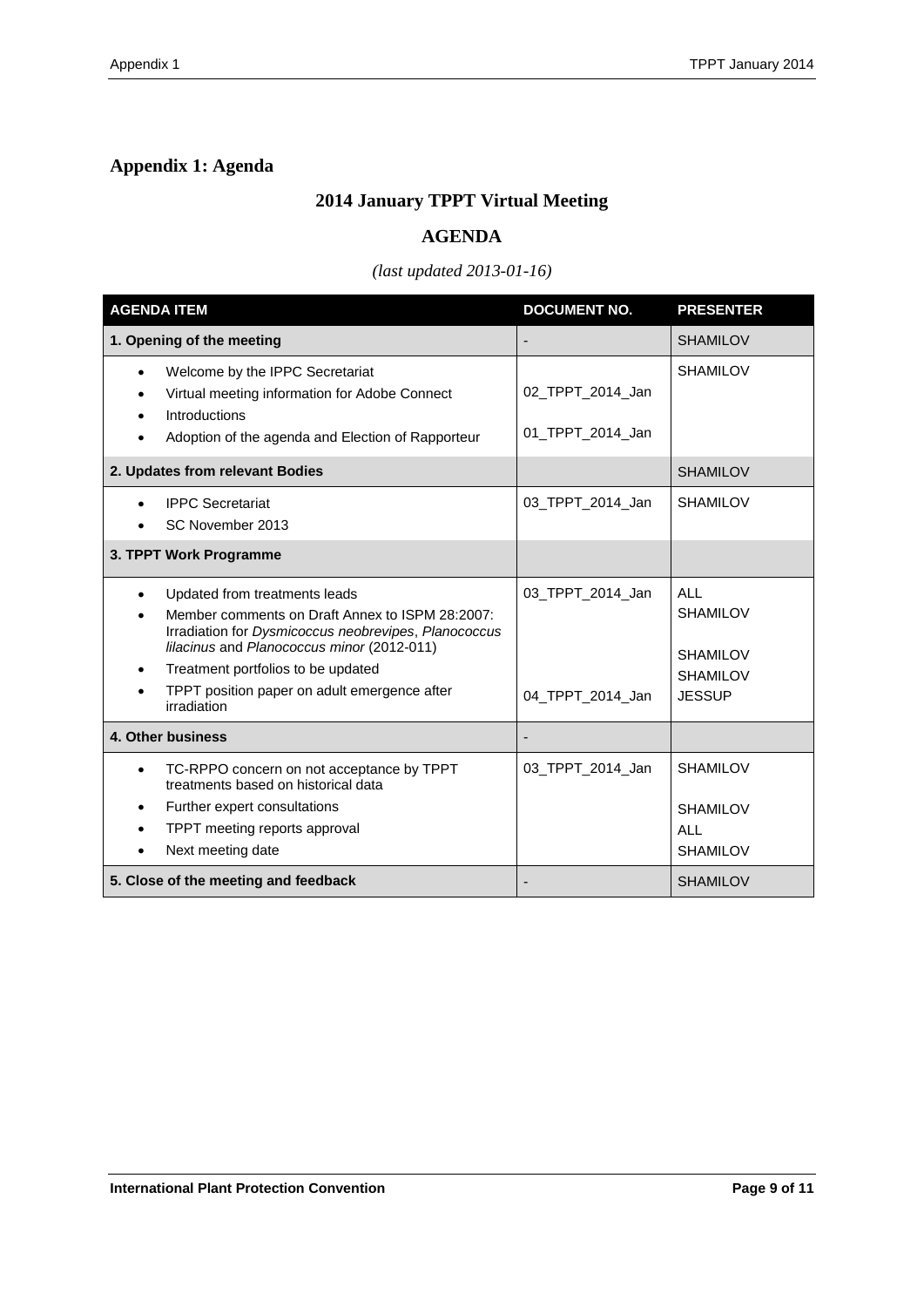# <span id="page-9-0"></span>**Appendix 2: TPPT Work Programme**

## **TPPT work programme 2013-2014**

*Updated: After 2014 January TPPT virtual meeting (strikethrough actions are done)*

| <b>2013 DUE</b><br><b>DATF</b> | <b>RESPONSIBLE</b>                     | <b>ACTION</b>                                                                                                           |
|--------------------------------|----------------------------------------|-------------------------------------------------------------------------------------------------------------------------|
| <b>Ongoing</b>                 | <b>SHAMILOV</b>                        | Investigate storage location for for TPPT relevant docs, templates,<br>working docs, etc.                               |
| $19$ Jul                       | <b>SHAMILOV</b>                        | Share proposed ISPMs for guidelines for treatments with Indonesia.<br>AU, EU, USA, RPPOs asking for support by 5 August |
| $26$ Jul                       | <b>ALL MEMBERS</b>                     | Schedules coming out of the 2013 TPPT meeting                                                                           |
| $31 -$                         | <b>JESSUP</b>                          | Revision of TPPT position paper on adult emergence in irradiation<br>treatments posted on IPP forum for TPPT discussion |
| $31 -$                         | <b>ALL MEMBERS</b>                     | Treatment Evaluations for 2013 TPPT meeting report                                                                      |
| 1-15 Aug                       | <b>SHAMILOV/</b><br><b>ALL MEMBERS</b> | Forum: TPPT working criteria for evaluating treatments - forum<br>discussion and approval (All members)                 |
| $1-15$ Aug                     | <b>ALL MEMBERS</b>                     | Forum: for schedules coming out of 2013 TPPT meeting                                                                    |
| 1-21 Aug                       | ALL MEMBERS                            | Forum: 2013 TPPT meeting report open for discussion                                                                     |
| <b>15 Aug</b>                  | <b>All members</b>                     | <b>TPPT virtual meeting (Adobe Connect)</b>                                                                             |
| 31 Aug                         | <b>SHAMILOV</b>                        | Send requests for information to submitters                                                                             |
| 31 Aug                         | <b>SHAMILOV</b>                        | Submissions for Call for Topics due                                                                                     |
| 15-30 Sep                      | <b>SHAMILOV</b>                        | Forum: TPPT June Virtual meeting report discussion                                                                      |
| $1 - 7$ Oct                    | ALL MEMBERS                            | Forum: 2013 TPPT meeting report open for approval                                                                       |
| <b>15 Oct</b>                  | <b>SHAMILOV</b>                        | 2013 TPPT meeting report posted                                                                                         |
| $17$ Oct                       | All members                            | <b>TPPT virtual meeting (Adobe Connect)</b>                                                                             |
| 1 Nov                          | <b>ALL MEMBERS</b>                     | Update treatment portfolio from 2013 Meeting                                                                            |
| $2-6$ Dec                      | <b>SOME MEMBERS</b>                    | <b>ECCT meeting in Buenos Aires, Argentina</b>                                                                          |
| 20 Dec                         | <b>SHAMILOV/ ALL</b><br><b>MEMBERS</b> | Training on IPPC Online Comment System                                                                                  |
| <b>2014 DUE</b><br><b>DATE</b> | <b>RESPONSIBLE</b>                     | <b>ACTION</b>                                                                                                           |
| 16 23 Jan                      | All members                            | <b>TPPT virtual meeting (Adobe Connect)</b>                                                                             |
| 4 Feb                          | <b>JESSUP</b>                          | TPPT position paper on adult emergence after irradiation treatments<br>Submitted to the Secretariat                     |
| 3-10 Feb                       | All                                    | Forum: 2014 January TPPT Virtual meeting report discussion                                                              |
| 17-24 Feb                      | All                                    | Forum: 2014 January TPPT meeting report approval                                                                        |
| 28 Feb                         | <b>SHAMILOV</b>                        | 2014 January TPPT meeting report is posted                                                                              |
| 1 Apr                          | <b>ORMSBY</b>                          | Instruction to assist in proper and complete submissions                                                                |
| 1 Apr                          | <b>ORMSBY</b>                          | Submit to the Secretariat Draft TPPT response on acceptance of<br>treatments based on historical evidence               |
| 1 Apr                          | <b>SHAMILOV</b>                        | Send reminder for requests for information                                                                              |
| 29 Apr                         | <b>ALL</b>                             | TPPT virtual meeting                                                                                                    |